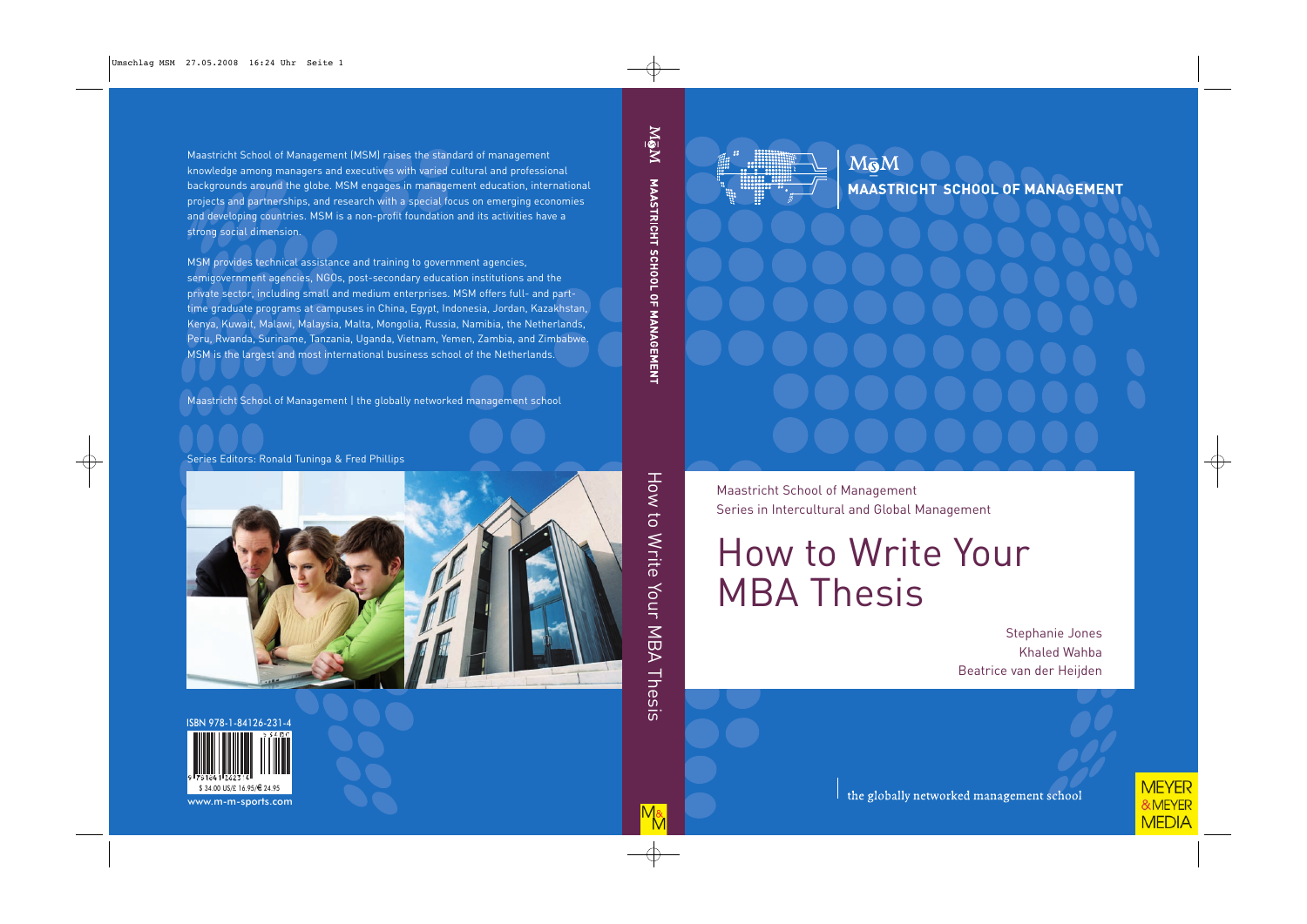Maastricht School of Management Series in Intercultural and Global Management How to Write Your MBA Thesis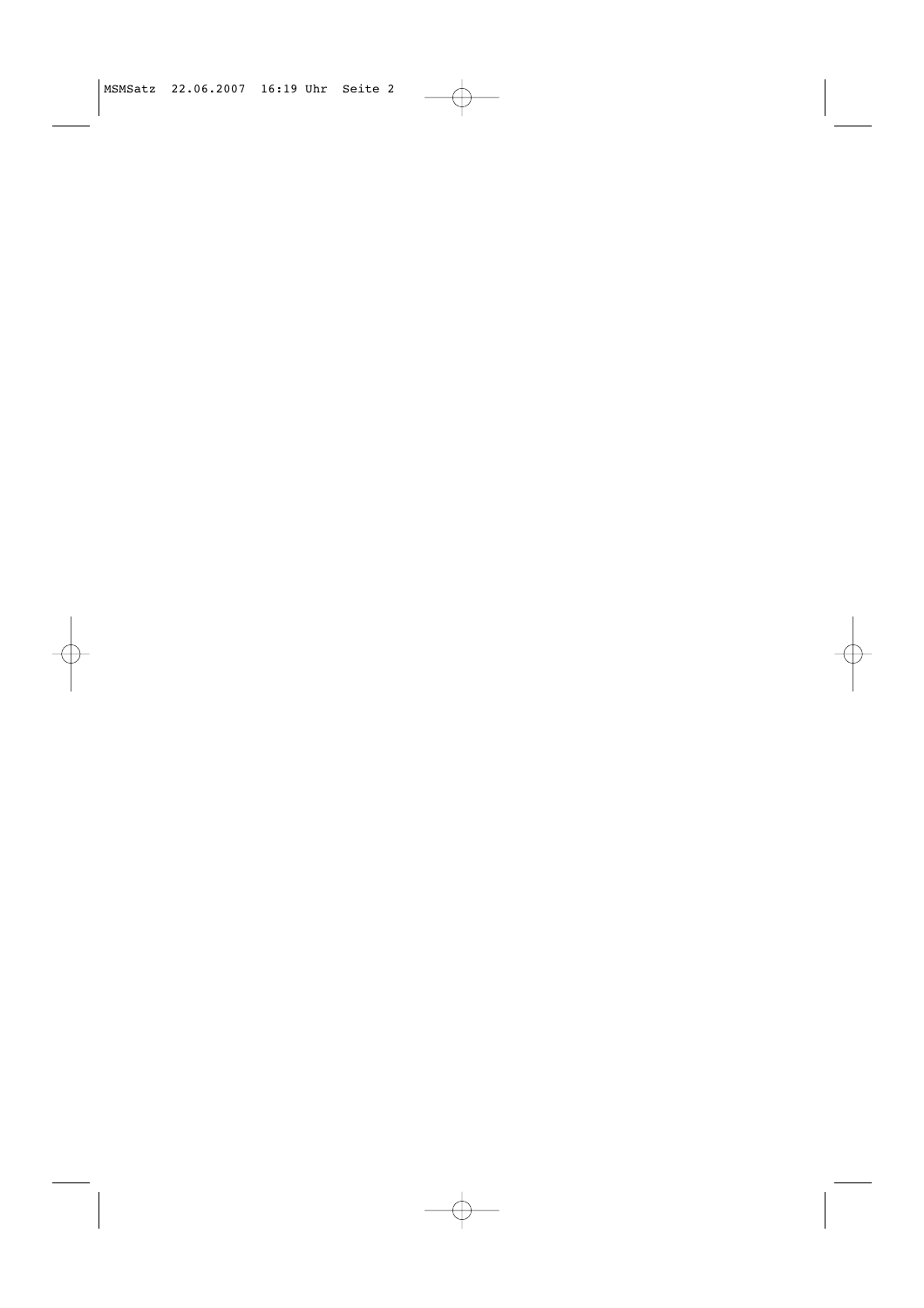Maastricht School of Management Series in Intercultural and Global Management

Stephanie Jones PhD Khaled Wahba PhD Beatrice van der Heijden PhD

### **HOW TO WRITE YOUR MBA THESIS A COMPREHENSIVE GUIDE FOR ALL MASTER'S STUDENTS REQUIRED TO WRITE A RESEARCH-BASED THESIS OR DISSERTATION**

Meyer & Meyer Media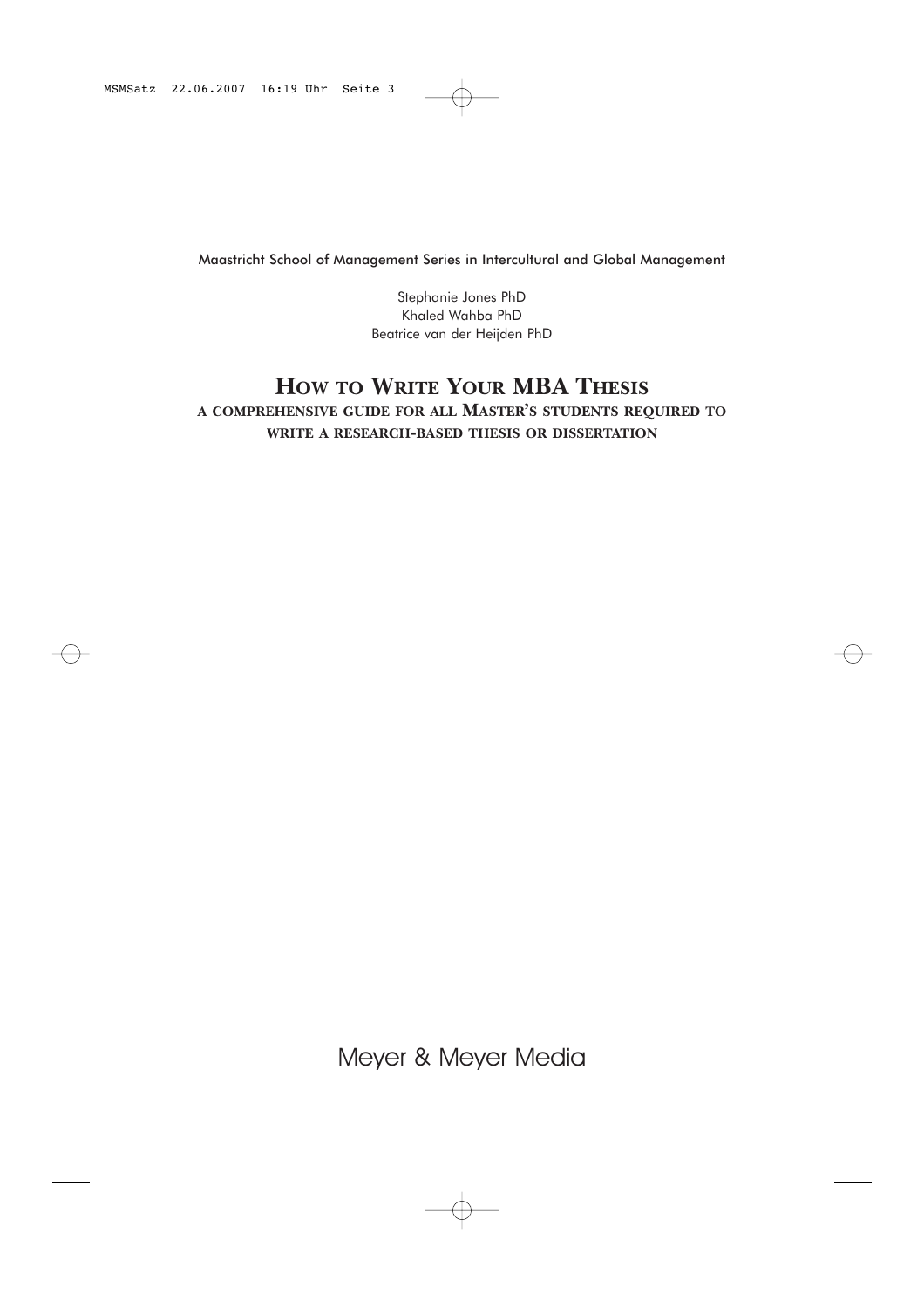#### Maastricht School of Management Series in Intercultural and Global Management Series Editors: Ronald Tuninga & Fred Phillips



This book is printed on paper suitable for recycling and made from fully managed and sustained forest sources.

British Library Cataloguing in Publication Data A catalogue record for this book is available from the British Library

Stephanie Jones, Khaled Wahba & Beatrice van der Heijden How to Write Your MBA Thesis Oxford: Meyer & Meyer (UK) Ltd., 2007 ISBN: 978-1-84126-231-4

All rights reserved, especially the right to copy and distribute, including the translation rights. No part of this work may be reproduced including by photocopy, microfilm or any other means processed, stored electronically, copied or distributed in any form whatsoever without the written permission of the publisher.

© 2007 by Meyer & Meyer (UK) Ltd. Aachen, Adelaide, Auckland, Budapest, Graz, Indianapolis, Johannesburg, New York, Olten (CH), Oxford, Singapore, Toronto Cover Design: Mana co, The Netherlands Printed and bound by: B.O.S.S Druck und Medien GmbH, Germany ISBN: 978-1-84126-231-4 E-Mail: verlag@m-m-sports.com www.m-m-sports.com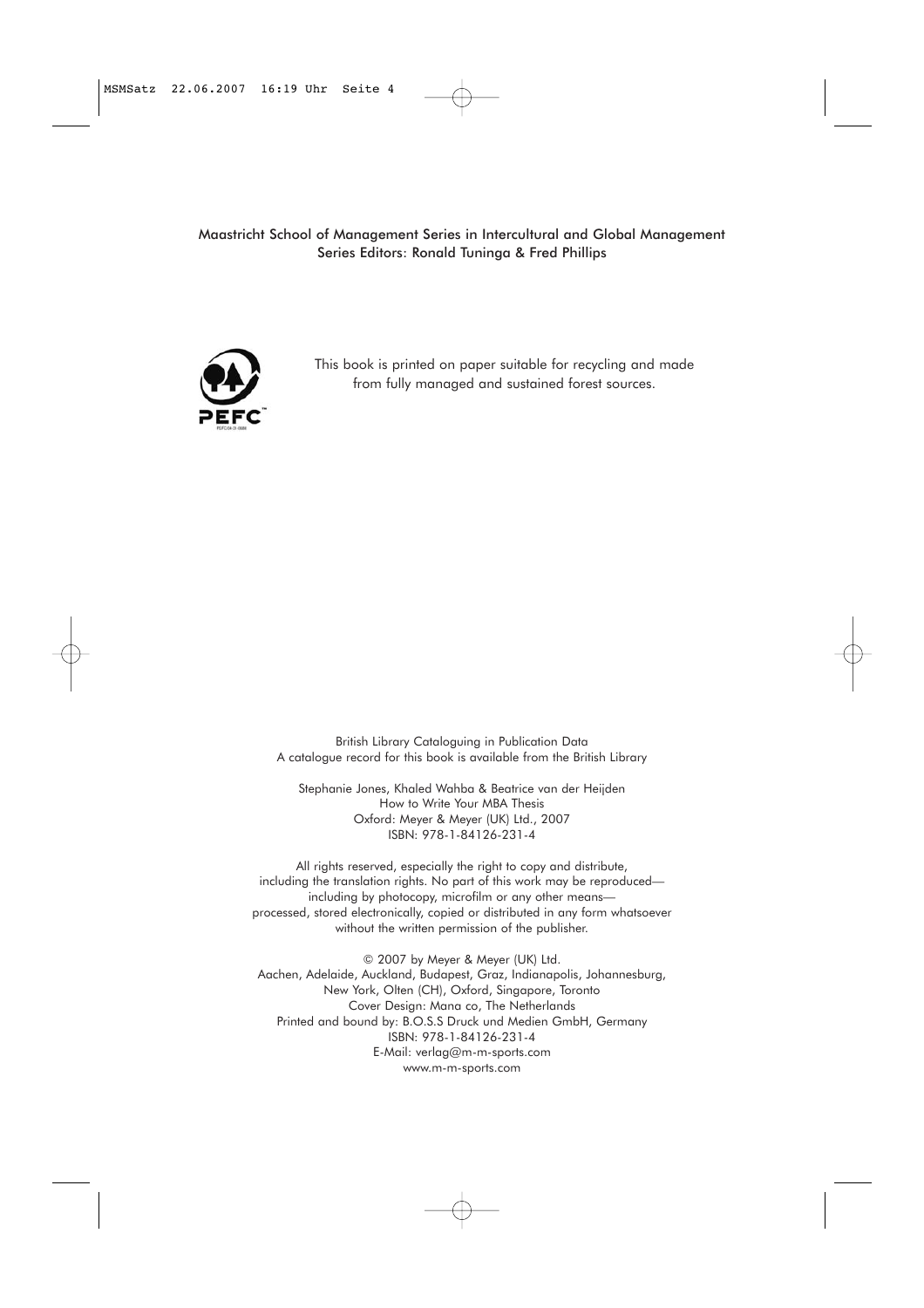# **CONTENTS**

| 1. | Your ambitions for your thesis – the Nobel Prize or happy with a Pass? $\dots$<br>Planning your schedule - to hit the deadline 26                                                                                          |
|----|----------------------------------------------------------------------------------------------------------------------------------------------------------------------------------------------------------------------------|
| 2. | Where are you going to look? – the art of the possible $\ldots \ldots \ldots \ldots \ldots \ldots$<br>Deciding on your research approach - quantitative or qualitative<br>- and preparing and structuring your proposal 39 |
| 3. | Responsibilities of students and supervisors 54<br>Why should he or she help you? - their research interests $\dots\dots\dots\dots\dots57$<br>Can he or she help you? - their knowledge and approach 60                    |
| 4. |                                                                                                                                                                                                                            |
| 5. | Font, layout – get it right $\dots\dots\dots\dots\dots\dots\dots\dots\dots\dots\dots\dots\dots\dots\dots$<br>Referencing – perfect to the letter $\dots\dots\dots\dots\dots\dots\dots\dots\dots\dots\dots$                 |
| 6. | Cover page<br>Abstract<br>Contents<br>Introduction                                                                                                                                                                         |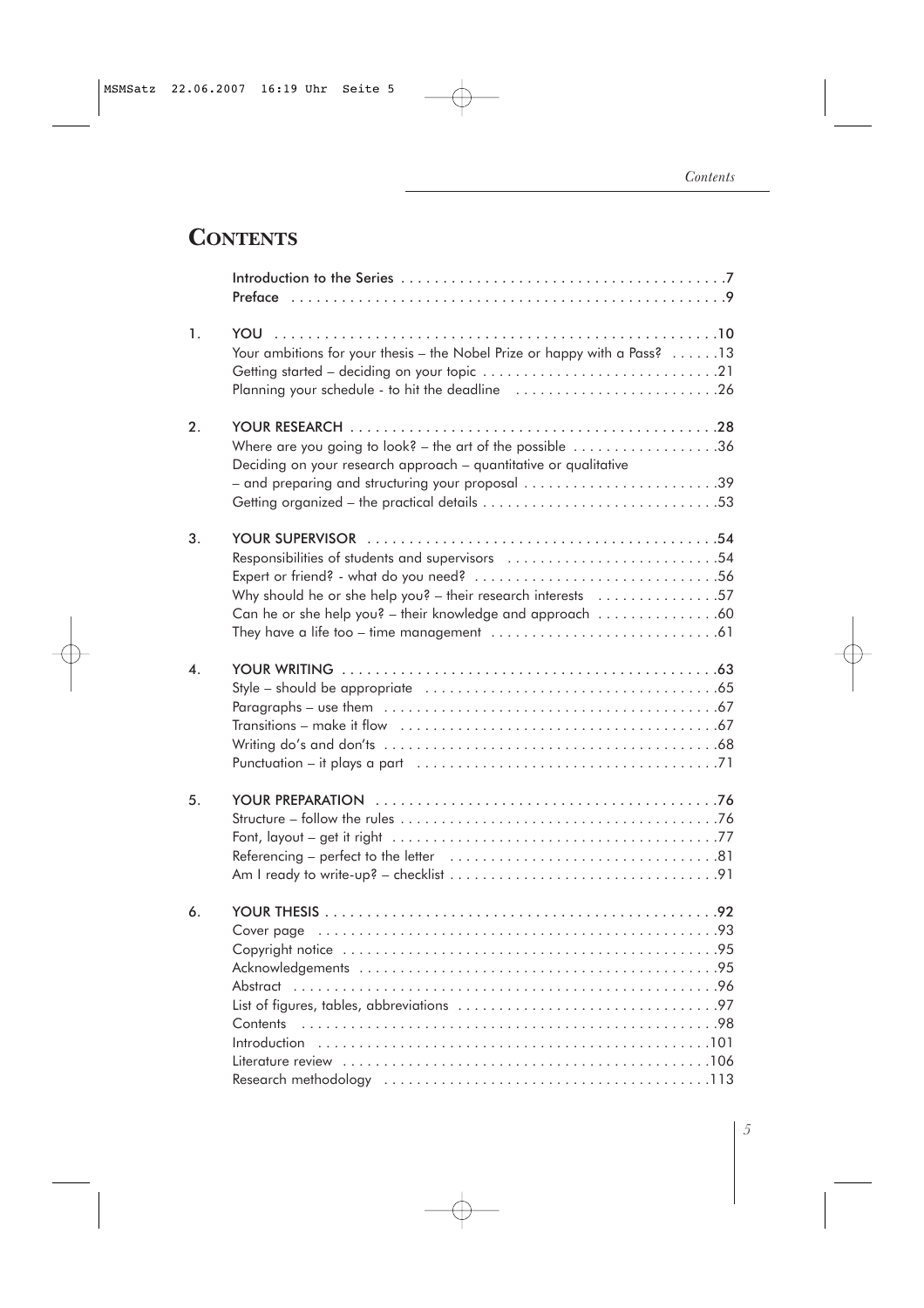|    | Data analysis and findings experiences in the contract of the state of the Data analysis and findings experiences<br>Conclusion, recommendations and future studies 129                                                                                                                                                                                                                                                                                                                                                          |  |
|----|----------------------------------------------------------------------------------------------------------------------------------------------------------------------------------------------------------------------------------------------------------------------------------------------------------------------------------------------------------------------------------------------------------------------------------------------------------------------------------------------------------------------------------|--|
| 7. | Know your stuff – inside out $\ldots \ldots \ldots \ldots \ldots \ldots \ldots \ldots \ldots \ldots \ldots \ldots$<br>Like your stuff - be proud, it was a lot of work $\ldots \ldots \ldots \ldots \ldots \ldots \ldots \ldots$<br>Introduce yourself - and why you chose this 141<br>PowerPoints – keep them simple $\dots \dots \dots \dots \dots \dots \dots \dots \dots \dots \dots \dots \dots \dots 141$<br>$Q & A - b$ be straight and to the point $\ldots \ldots \ldots \ldots \ldots \ldots \ldots \ldots \ldots 144$ |  |
| 8. | What if you don't like their decision? - appeal processes 152                                                                                                                                                                                                                                                                                                                                                                                                                                                                    |  |
| 9. | Would anyone else want to hear this? - Possible audiences 156                                                                                                                                                                                                                                                                                                                                                                                                                                                                    |  |
|    |                                                                                                                                                                                                                                                                                                                                                                                                                                                                                                                                  |  |
|    |                                                                                                                                                                                                                                                                                                                                                                                                                                                                                                                                  |  |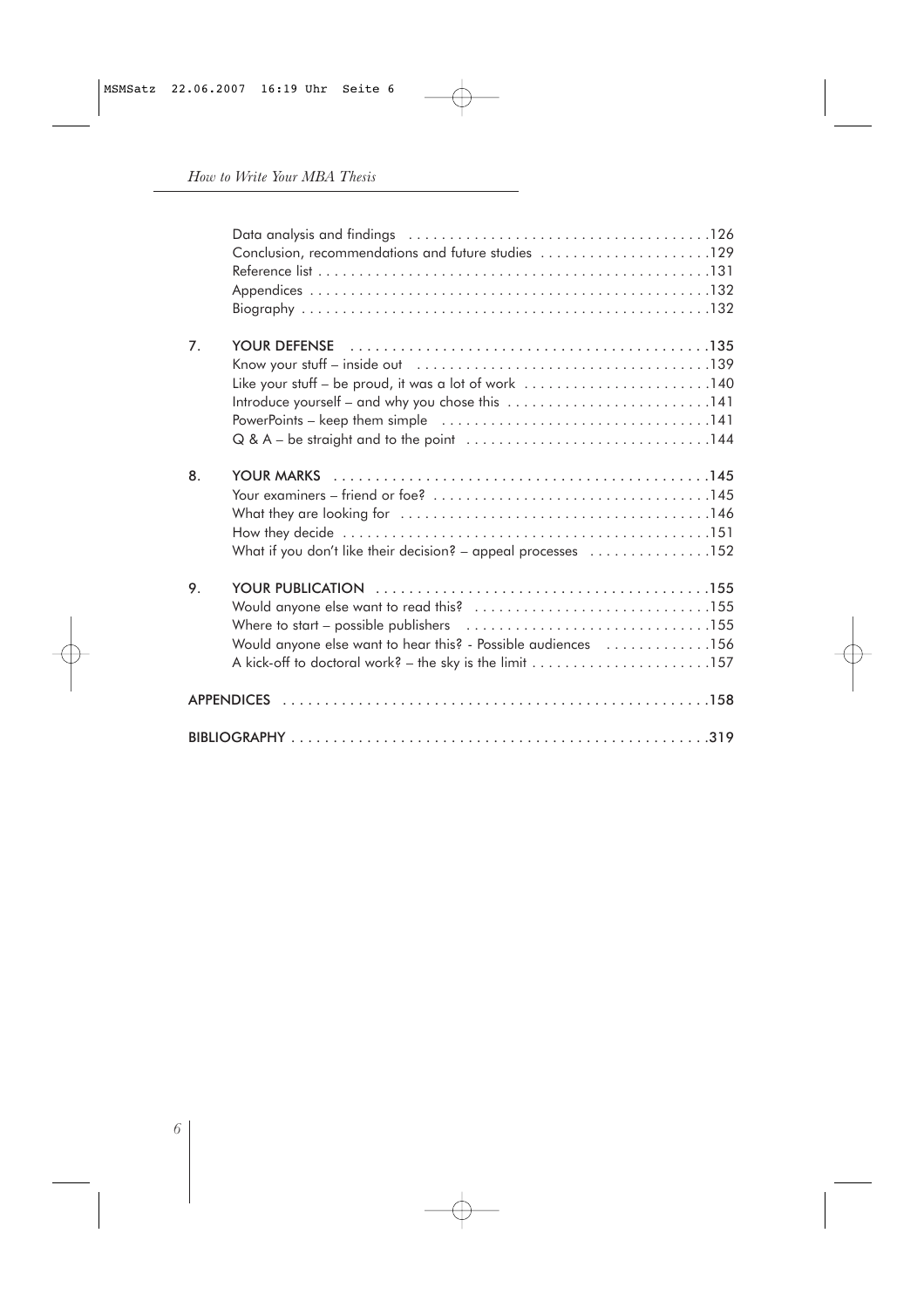#### **MAASTRICHT SCHOOL OF MANAGEMENT SERIES IN INTERCULTURAL AND GLOBAL MANAGEMENT**

Series Editors Ronald Tuninga and Fred Phillips

Volumes To Date

Stephanie Jones, Khaled Wahba, and Beatrice van der Heijden, How To Write Your MBA Thesis: A Comprehensive Guide for All Masters' Students Required to Write a Research-Based Thesis or Dissertation (2007)

Joop Remmé, Geert Heling, and Silvio DeBono, Leading Change in Business and Corporate Social Responsibility (in press)

Stephanie Jones and Silvio DeBono, Managing Cultural Diversity (in press)

## **INTRODUCTION TO THE SERIES**

This series makes excellent, affordable textbooks available to students in countries where such books have been unavailable heretofore. By emphasizing the international, multicultural, sustainability, and social responsibility dimensions of management, and by giving special attention to change issues in transitional economies, these volumes aim to define the way management subjects should be taught to multicultural audiences. Our goal as editors is to have the series seen as the imprimatur of the best textbooks in the field, and thereby influence the future of teaching international business.

Each book is a concise but complete treatment of the topics covered in a core course, as currently taught in Maastricht School of Management's MBA program. (Books for some specialized topics may be considered in the future.) Every reader should close a volume in this series and say, "This book told me what I really need to know about this subject."

Targeted readers include MBA students in MSM's overseas outreach programs, students enrolled in other universities, and practicing managers in many countries. Our authors write for readers of a high intellectual caliber, having good command of international English, who wish to be world-class managers, whether in their home countries or abroad, whether for indigenous companies or for foreign multi-nationals.

We nonetheless believe it is not fair to such readers to frame all content in terms of problems and persons representing business in the OECD nations. Volumes in the series therefore depict business situations drawn from many of the countries where MSM is active, and characters representing diverse ethnicities and genders. We have chosen authors with broad experience on multiple continents.

We do not assume readers have access to the books, periodicals, databases, research journals, and fast reliable Internet connections that are taken for granted by MBA students in the OECD countries. Thus, each textbook in the series is a self-contained course on its topic, at least as far as possible. Each book is suitable for a condensed course format, but also allows teachers the flexibility to use the book for online or face-to-face eight-week courses.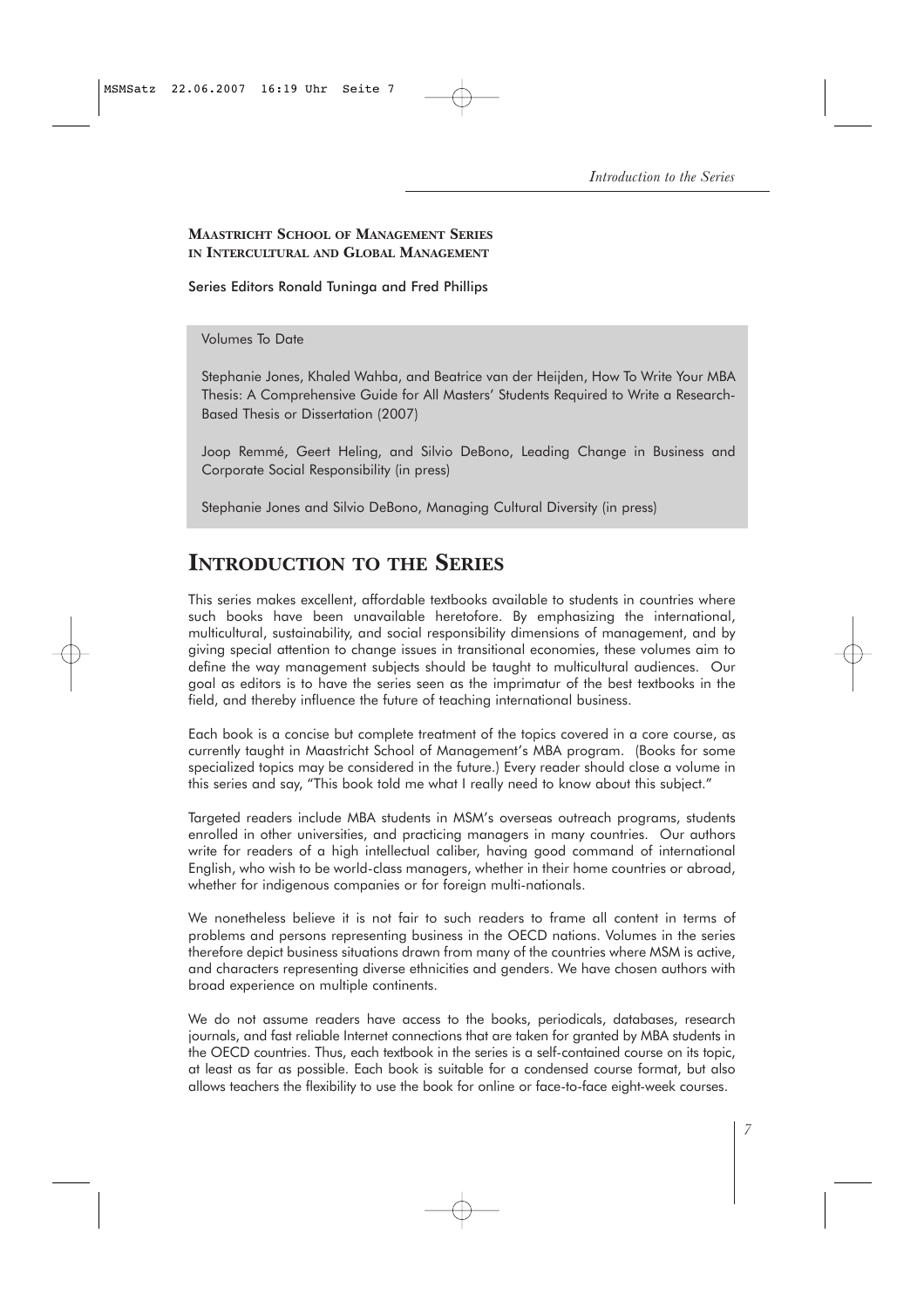For more than a half century Maastricht School of Management (MSM) has focused on international cooperation. As a key player in the global education field, MSM is one of the few management schools that systematically combine education, technical assistance and research in its professional services. Offering high-quality management degree programs (MBA, DBA and PhD), MSM also implements management development research and international projects. With more than 2000 students annually graduating in nearly thirty countries, MSM is the largest international business school of the Netherlands.

MSM has worked for years at the interface of public- and private-sector management of transition processes in culturally diverse environments. MSM's guiding principle is the enhancement of performance of the private and public sectors to support balanced economic development. MSM provides technical assistance and specific training to government agencies, semi-government agencies, NGOs, post-secondary education institutions and the private sector, including small and medium enterprises. MSM offers graduate programs at campuses in China, Egypt, Indonesia, Jordan, Kazakhstan, Kenya, Kuwait, Malawi, Malaysia, Malta, Mongolia, Moscow, Namibia, the Netherlands, Peru, Rwanda, Suriname, Tanzania, Uganda, Vietnam, Yemen, Zambia, and Zimbabwe.

Ronald Tuninga and Fred Phillips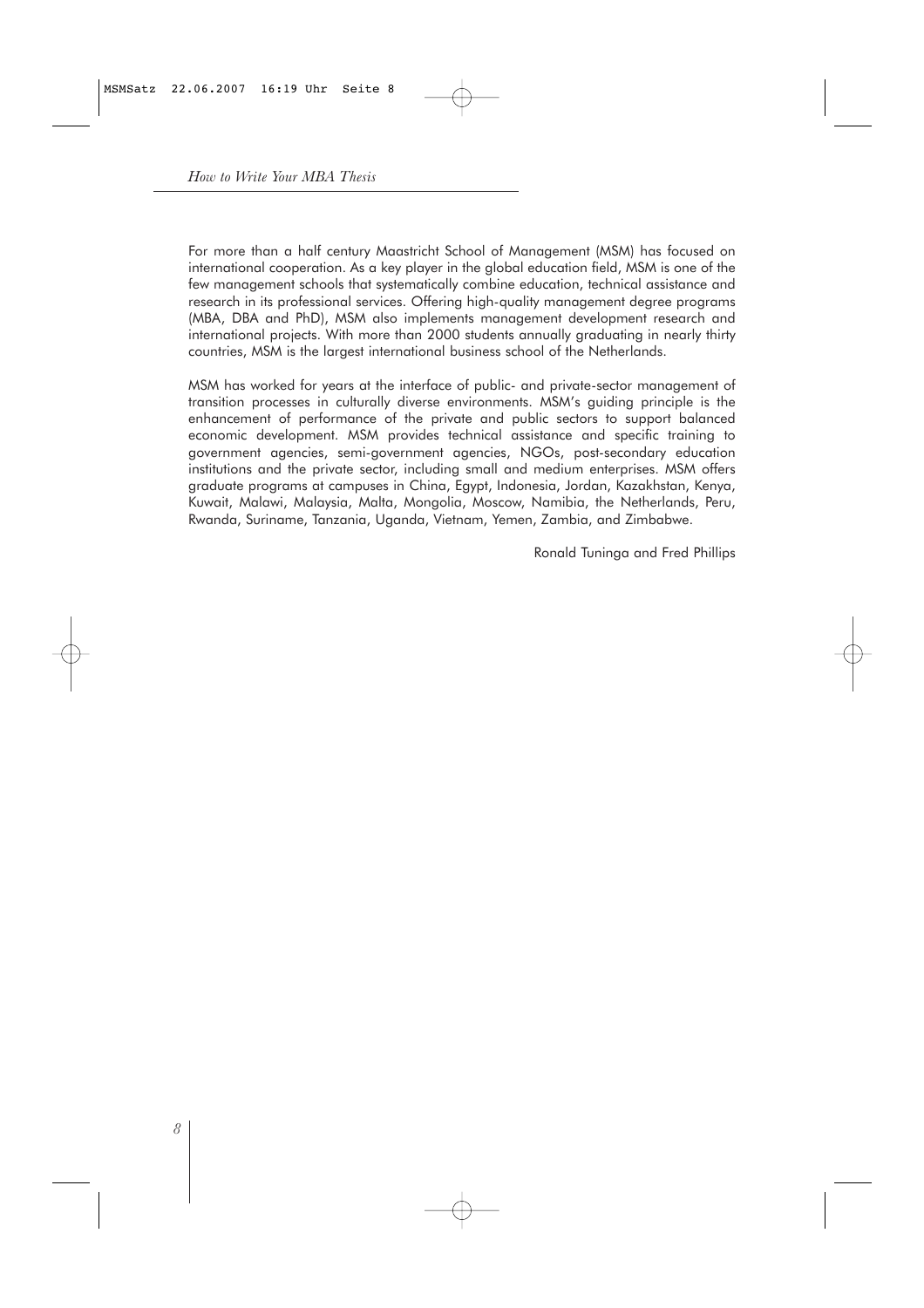# **PREFACE**

Dear Student – this book is for you, as you approach the final (and possibly the most difficult) task of your Masters' program in business and management. You are facing the tough prospect of writing an impossibly long thesis based on a huge amount of reading, research and practical investigation, and perhaps you are already feeling quite exhausted at the thought of it.

Don't worry! Help is at hand. We have collectively helped hundreds if not thousands of students and we continue to help them on a daily basis, in many different countries of the world. We want you to write the best possible thesis, because it's good for everyone – you, your supervisor, your university, and future faculty members and students who can learn from your work. And maybe even the wider world of business and management too in the greater community. It may be the start of a life-long interest, publications and even doctoral studies. In particular, keeping academic standards and research quality high are essential in an increasingly competitive market for jobs and opportunities for you, and for the standing and accreditation requirements of your university.

There are many books available on the market to help you with your thesis. Why should you read this one when you have so much to read already?

- This book is practical and tells you what you really *need to know.*
- This book is short and accessible, and you *can easily find what you need*.
- This book includes a step-by-step guide to exactly what *you need to do to get it right*.
- This book is *easy to read*, and has been designed for the increasing numbers of MBA and Masters' students worldwide studying in English when this is not their native language.
- This book includes lots of *real, clear examples* of what to do and not to do, so you can *easily understand what's needed*.
- But, this book is not trying to include a detailed guide to research methods. This is outside of the scope of this short, practical text. You will need to attend courses and read other books for this.

Whatever you choose to study for your thesis, *enjoy*. Be *interested*. Be *enthusiastic*. You have to keep going for several months on this, so you must like it.

See you at the graduation ceremony!

*Your friends, The Authors Kuwait, Cairo & Maastricht 2007* 

We would like to acknowledge the detailed input and ongoing support of our colleague and friend Joop Remme in the preparation and editing of this manuscript.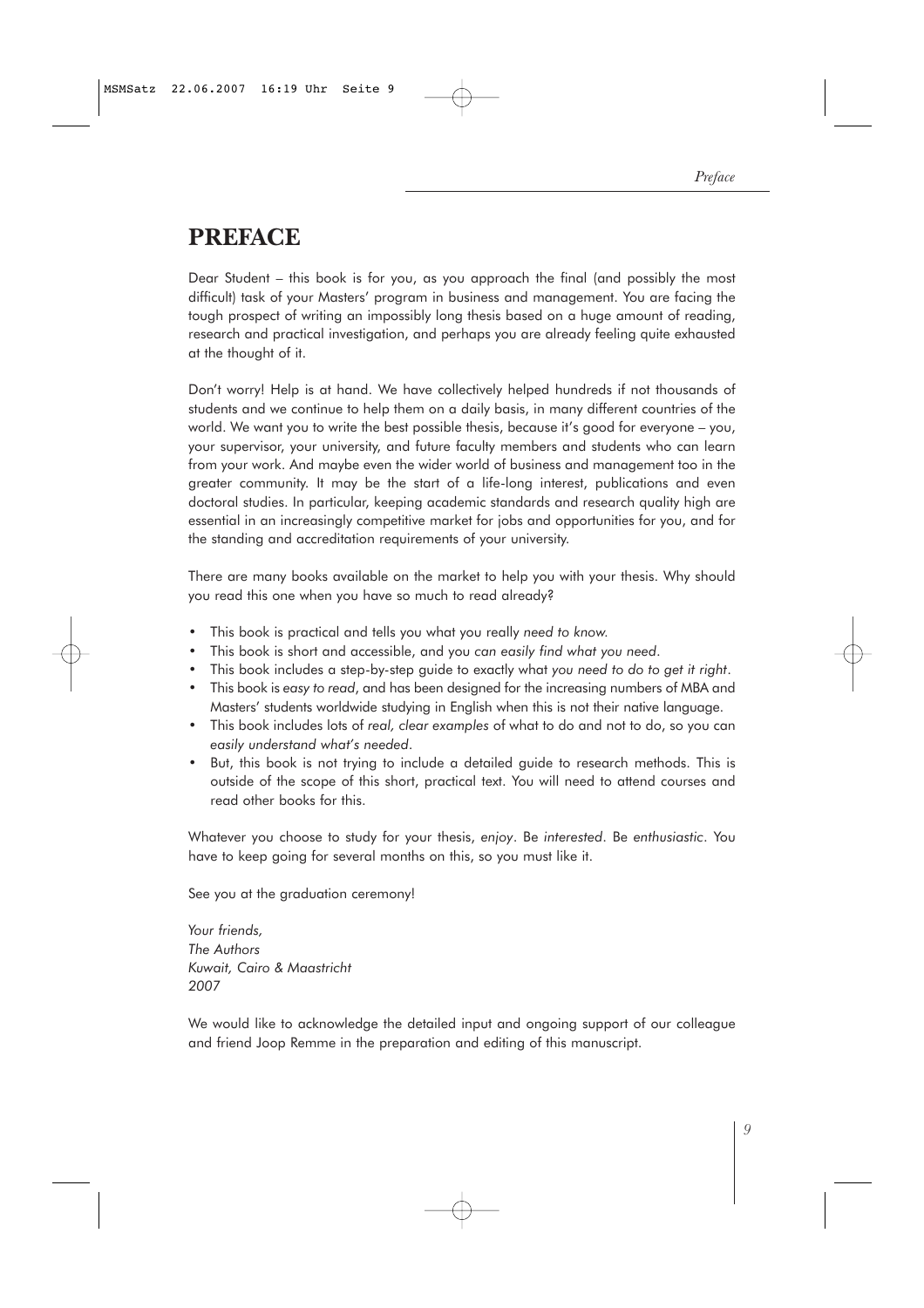#### **1. YOU YOUR AMBITIONS FOR YOUR THESIS – THE NOBEL PRIZE OR HAPPY WITH A PASS? GETTING STARTED – DECIDING ON YOUR TOPIC PLANNING YOUR SCHEDULE - TO HIT THE DEADLINE**

Your thesis must start with you – because it says a lot about you! How serious are you about your work and your studies? How creative and imaginative are you? Are you ambitious to climb the corporate ladder and become a manager – or a more senior manager? Are you an entrepreneur and want to start – or further develop – your own business? Do you care about people (relationship-oriented) or about getting the job done (task-oriented)? Or are you interested in an academic career path?

What are the circumstances in which you are studying, in terms of the country where you live and work, and the particular problems and challenges you may be facing in your work environment? What are the "hot" issues in your region, which are impacting on the way business and management are conducted? Controversial business and management issues and practices can include localization of the workforce in Kuwait, setting up a new business in Egypt, the future of the state-owned enterprises in China, inflation in Ghana, direct foreign investment in Tanzania, the impact of EU membership on foreign trade in Malta, banking failures in Zimbabwe, training and development in local companies in Peru, the impact of ageing and "dejuvenization" on the labor market in the Netherlands – the list is endless. You can never have the excuse that you can't find a topic!

In what areas of business and management are you most interested? And do you see things objectively (rationally, factually) or subjectively (more emotionally, allowing for lots of different perspectives)? These are all important considerations, because they impact on your choice of thesis topic, your approach to your research, and your subsequent success in this important piece of work. If your thesis is not YOU, you'll find it difficult and unrewarding and won't do so well. But if it is YOU, you'll enjoy it and do a good job, which is the purpose of doing the thesis altogether!

There are many examples of students whose theses have been a big help to them – in their future studies, their professional skills, their immediate jobs and their longer-term careers.

Zhong Zhi Fen is a part-time MBA student in Shanghai working in credit control and treasury in a large manufacturing business, and one of her on-going problems is how to create policies to give credit to customers. She didn't want to keep refusing to give them credit because then they would seek another supplier and her company would lose the business. But she wanted to avoid the defaults on payments and bad debts that her firm had experienced in the past. So in her MBA thesis, she developed a set of criteria for credit rating based on her reading of the available literature, and in consultation with other experts, and now she uses it every day!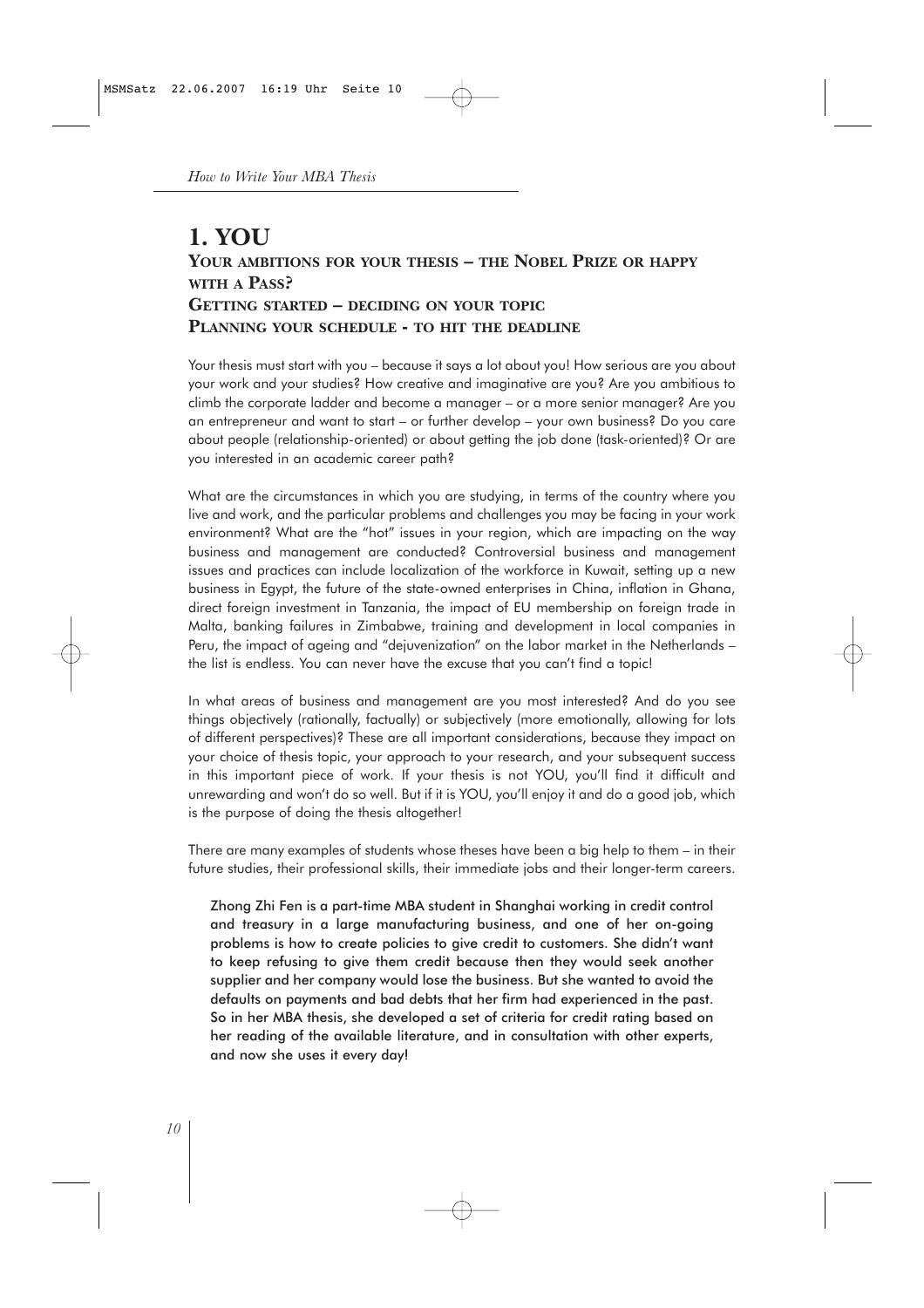Pablo is a sales manager in a small truck retailing business in Mozambique that is facing declining sales. His idea was to promote the after sales part of the business to help offset this loss of revenue, exploring the possibilities of developing maintenance and repairs, spare parts, and general servicing. Within the after sales area, what were the main factors impacting on customer buying decisions? He was looking for a topic for his MBA thesis, and discussed the idea with his boss, who paid him a project fee for carrying out the research and sharing the results!

Zena, a part-time student in Malaysia, had always been interested in family businesses, although she was not working in this field. She was always intrigued by the challenge of passing a business from father to son or daughter – and how to manage the transition. She carried out a series of case studies, of family businesses she discovered, which were facing this particular issue. Her intelligence, knowledge and professional, objective interest impressed these family business proprietors a good deal. One elderly gentleman, who was becoming increasingly worried about how to handle this transition, asked her to prepare a detailed report on their particular case, for which he gladly paid Zena a consulting fee. He then invited her to join the company!

In each of these examples, students focused on topics of real interest, which not only sustained them through the long months of work involved, but also helped them to make advancements in their careers. It is well worth pursuing this direction of thought in the early stages of trying to decide a thesis topic.

#### WHY IS YOUR UNIVERSITY OR BUSINESS SCHOOL ASKING YOU TO WRITE A THESIS?

This is for several very good reasons, which all help to achieve the overall goal of preparing you for greater success in the international business environment. There are skills and insights you can gain from writing a thesis that you cannot learn from any other part of your Master's program. Many universities and business schools worldwide have abandoned the need to write theses, especially in MBA programs. We think this is a shame, because you – the student – can learn so much from this exercise! And if you are interested in advanced level academic work, and in publishing your efforts, at least you will have more of an idea of what's in store for you, and will have had some preparation. The outcome of your thesis will also give you a detailed study that could be used to compare with the work of others in an international forum. It could contribute to the learning of others as a case study about your country or region.

So, in summary, what does your thesis do for you?

- Provides you with the opportunity to engage in a project of independent research and thinking, in depth;
- Develops your conceptualizing, analytical thinking, critical reasoning and synthesizing skills, bringing together different strands from your Master's program studies;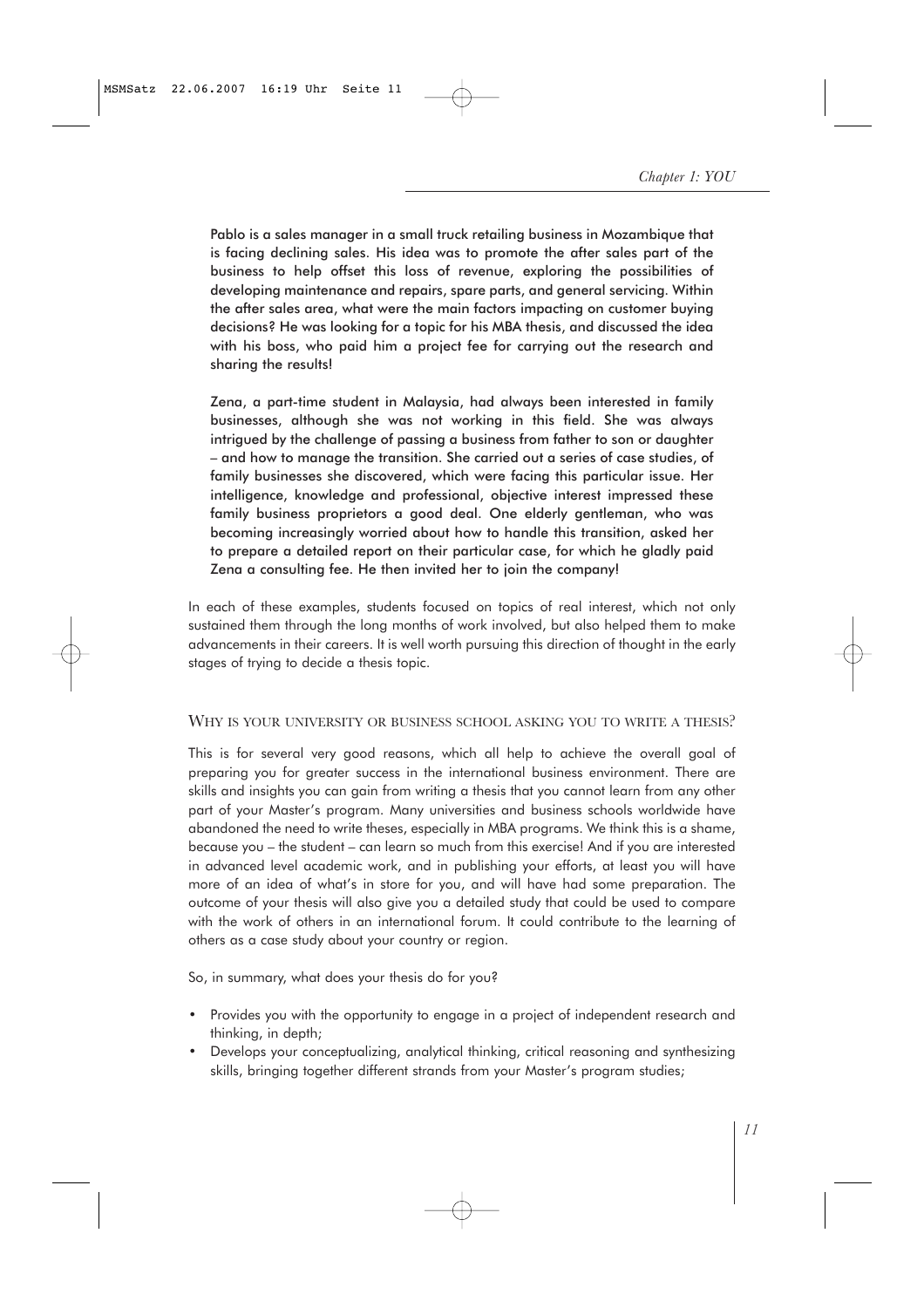- Enables you to become acquainted with diverse research approaches and methods of data collection and handling;
- Helps you to be able to extract conclusions and recommendations, relating them to problem solving and practical implementation;
- Strengthens your ability to communicate ideas and information in a logical and coherent manner;
- Engages you in the type of writing and use of language that is required for academic and professional publications;
- Encourages you to take an independent view, outside of the pages of your textbook, which you might now challenge;
- Enables you to apply managerial concepts, ideas and methods to your own field of interest, and build up a specialization, make a contribution in your chosen field, and gain a more practical insight to your studies as you can relate them to your daily work;
- It could even be a marketing tool to help you when searching for a job, and be an important talking point on your CV!

Arguably, the skill of writing a thesis is even more valuable than ever. It used to be the case that many managerial decisions were "shooting from the hip" on instinct, because data was hard to get and took a long time to process and analyze. As a result, fast decision making was preferred over well-founded decision making. Now, the reverse is true and there is too much data available to the manager (and the researcher) from every angle. You must develop skills in synthesizing and judging the relative value of data to be a successful manager and business leader these days, and this applies increasingly to all countries. It was easier and quicker when there was less data out there, or you had a good excuse not to use it!

But your thesis must not be a report or consulting project, even though – in a different form – it could be used for this. It must exhibit a full scholarly infrastructure, as well as producing practical managerial recommendations. It is a delicate balance of the theoretical and empirical. This may sound contradictory, but this juxtaposition of the academic and practical is all part of being an outstanding international manager and business' person today. Your thesis will build on the work that you have done in course work and assignments, and will be based on an academic discipline you have studied in your Master's program, but will need (and develop) a new skills' set which can be extremely valuable for the future. There will be considerable learning (and satisfaction) in producing a rigorously defined thesis to a high scholarly standard, but there will be a lot of practical insights from the exercise too. Any report you need to produce at work will be 'a walk in the park' compared with the work involved in this!

In short, the activity of thesis writing helps you to become a researcher, so that you can confidently investigate a problem, and make theoretical and practical contributions to knowledge.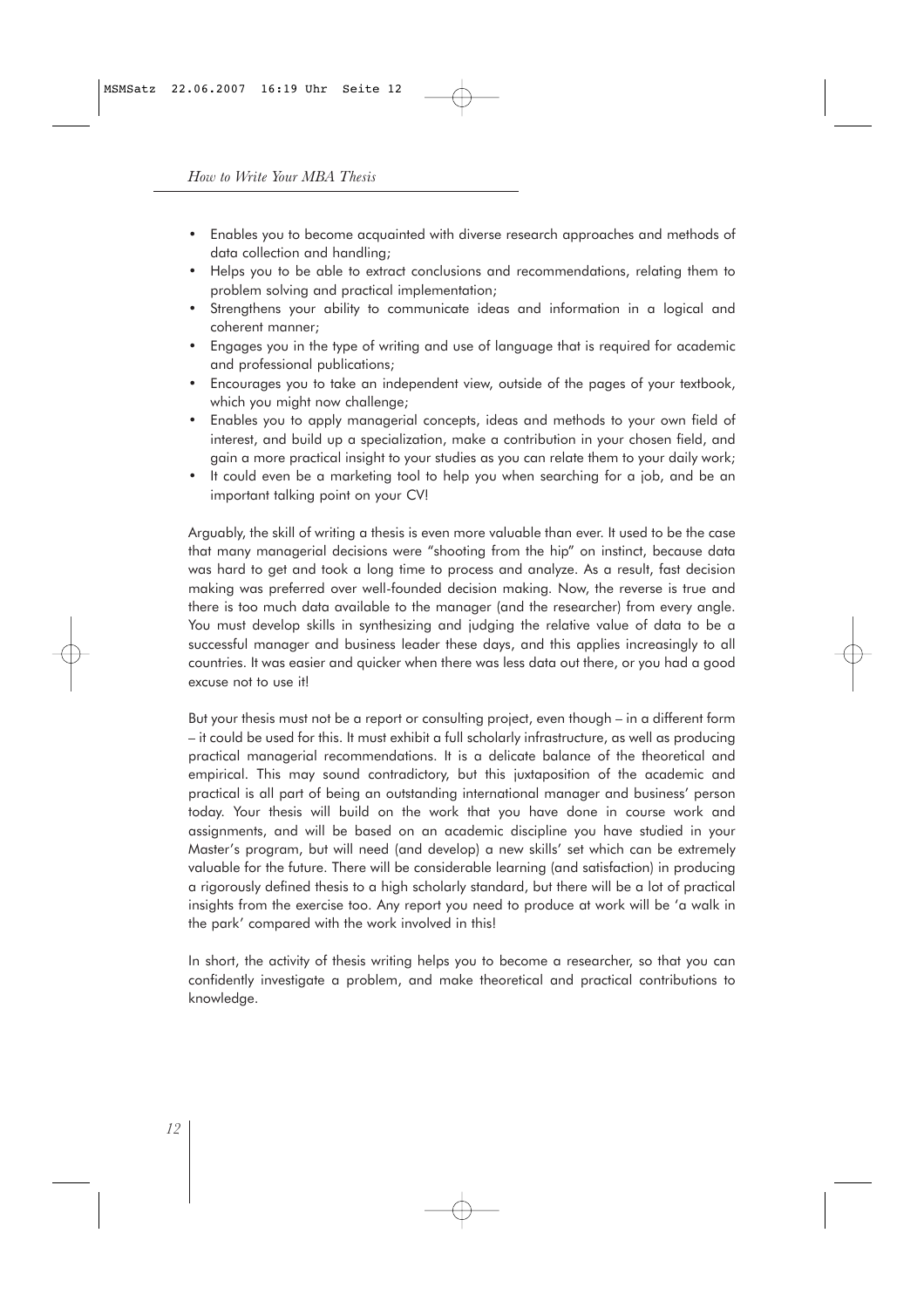#### YOUR AMBITIONS FOR YOUR THESIS – THE NOBEL PRIZE OR HAPPY WITH A PASS?

You may be a student with a long record of success already and see your thesis as 'the jewel in the crown'. It is essential for you to do your very best, as you don't want to let down your strong record of success to date. Many universities and business schools will only award Overall Distinctions to students gaining Distinction grades in most of their subjects and ESPECIALLY in their thesis. You may be thinking of Doctoral work in the future, and see this Master's thesis as a stepping-stone on the way. As we will discuss later, to a great extent Doctoral work is a completely different exercise, but at least your Master's thesis will give you a taste of real research. If you do well in your Master's thesis, this is not necessarily an indicator of strong performance at Doctoral level. But if you struggle with your Master's thesis, maybe Doctoral work may not be for you – or at least not yet!

For those setting their sights high for a Distinction in their thesis, there are no short cuts. There is a long, hard road ahead. Everything must be perfect. The research problem must be really important (and not just for the thesis), and the research questions highly relevant, especially to the country where you live and work. The literature review must be exhaustively detailed and the sources carefully analyzed, with maturity and insight. The chosen methodology must match the chosen problem, and the data must be analyzed in the most appropriate way. It must be realistic and viable, in terms of collecting data in your particular country, with all the issues that may involve.

After the analysis, every drop of value and interest must be squeezed from the data. The conclusions and recommendations must be very well thought out and important for both scholars and non-specialist readers. The referencing must be impeccable, with every comma and full stop in the right place. This thesis will literally take many hours of work, every day for months. It must be edited, revised, improved and polished – several times before it can be delivered.

For a really first-rate, top-notch thesis, you will need to go beyond the satisfactory and acceptable, into new areas of originality, creativity and academic rigor. You will need to produce a thesis showing:

- New knowledge and insights about the causes and effects of the problem you are studying;
- Original perspectives, which have not been thought through before;
- A new view of your country or region, within the local context, showing insights into the local environment and its unique issues;
- Logical rigor, so that it all makes sense;
- Operationalization of the concepts, so that they are "brought down to earth" and practical, and the results are measured;
- Clear implementation of abstract ideas;
- A penetrating understanding of all the factors at work;
- A justification of your methodology;
- Replicability, so that another researcher could replicate the same results based on the same data;